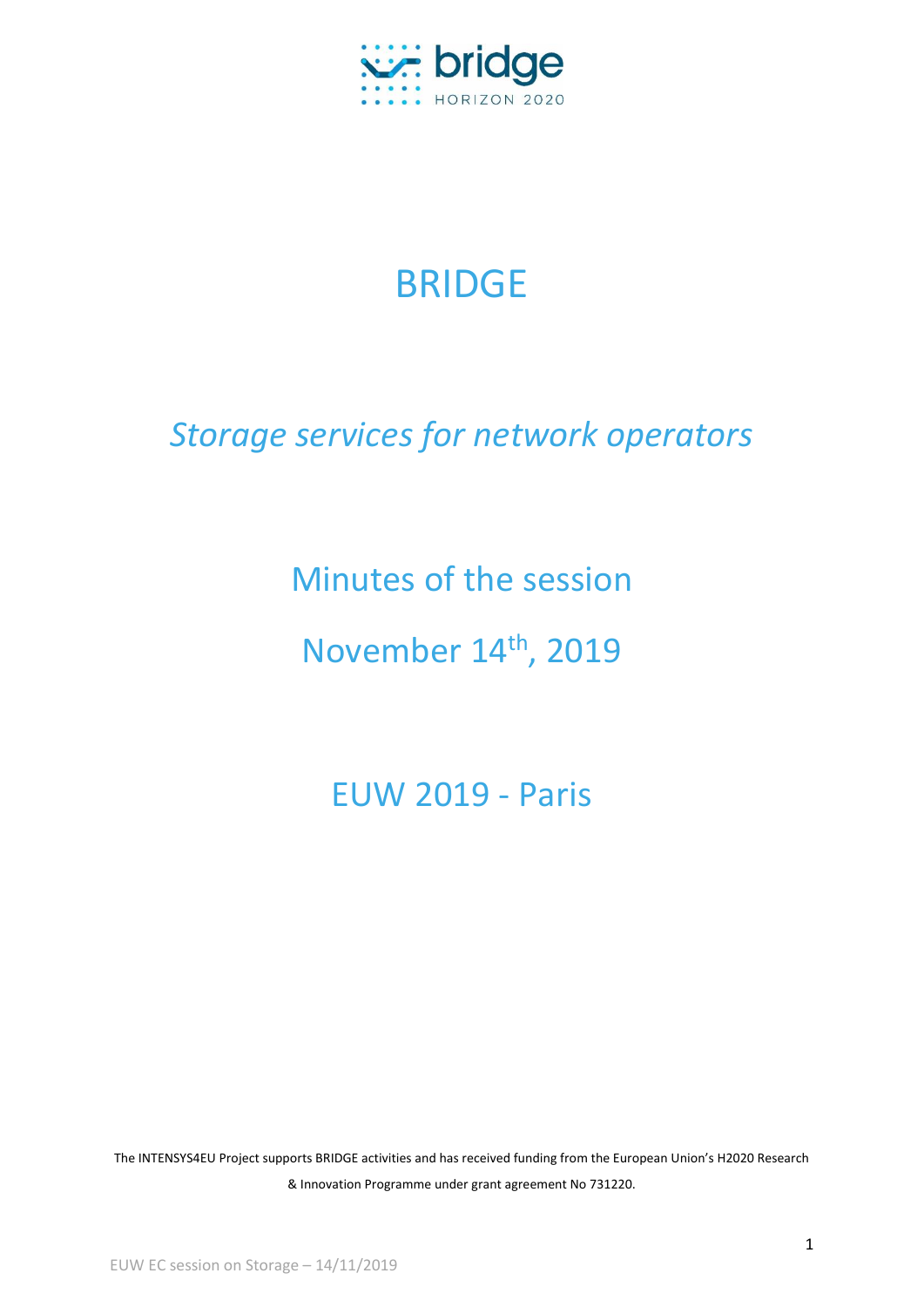

#### **EUW 2019, Paris**

## **EU project zone – 14 November 2019, 09:30 - 12:30**

The session gathered representatives of seven H2020 projects to discuss which storage technologies they implement and how they contribute to the optimal functioning of the energy system. Business case for concrete storage solutions and digitalisation aspects facilitating the use of storage solutions were also touched upon.

The different PPT presentations of the morning are uploaded in the restricted area of the BRIDGE website. More information about the BRIDGE project presented can be found in the BRIDGE Brochure [\(https://www.h2020-bridge.eu/\)](https://www.h2020-bridge.eu/).

#### **Part 1**

| 09:30-09h40 | Welcome and policy context, (DG ENER) Aleksandra Kronberga                                                                                                                                                                                                                                                                                                                                                                                                                                                                                                                                                                                                     |
|-------------|----------------------------------------------------------------------------------------------------------------------------------------------------------------------------------------------------------------------------------------------------------------------------------------------------------------------------------------------------------------------------------------------------------------------------------------------------------------------------------------------------------------------------------------------------------------------------------------------------------------------------------------------------------------|
|             | 55% of RES-electricity in the grid expected in 2030 in view of agreed<br>RES target and progressive electrification of economy. This may further<br>go up if EU reviews decarbonization target from 40% to 50/55% for<br>2030 as pledged by new EC President. Under any scenario, the need for<br>flexibility will considerably increase.                                                                                                                                                                                                                                                                                                                      |
|             | REDII, new C02 norms for car and clean vehicle directive are driving the<br>development of market for storage. Energy Performance Building<br>Directive will facilitate charging in buildings, which should be<br>predominant type of charging (slow and smart).                                                                                                                                                                                                                                                                                                                                                                                               |
|             | Electricity regulation includes the prohibition of discriminatory grid<br>charges, clear ownership rules, easy access to intra-day and day-ahead<br>market. Strict rules on curtailment of renewables and abolition of price<br>caps also favours storage/flexibility providers. Concerning the<br>consumers, the directive includes the right to produce, store and sell<br>electricity. Each consumer will have a right to dynamic electricity price<br>contract. Enabling provisions for aggregators as well as tightened<br>provisions on smart metering also facilitate flexibility. It will be<br>important to see how MS will implement new provisions. |
|             | Batteries R&I field is the recent positive example of consolidation of<br>different efforts throughout EU: H2020/HEU, Interregional partnership<br>on advanced battery materials, two forthcoming Important projects of<br>common EU interest on battery R&I. All initiatives are federated by<br>new Batteries Europe platform that covers the whole value chain and<br>sets strategic research agenda.                                                                                                                                                                                                                                                       |
|             | BRIDGE cluster works on cross-cutting subjects on smart grids and<br>storage topics. It offered first attempt at mapping batteries-related<br>projects in 2018. More in-depth mapping is considered for 2020.<br>EC invited EDF to moderate the session in view of its increasing role in<br>storage sector: different storage types are deployed by EDF at different                                                                                                                                                                                                                                                                                          |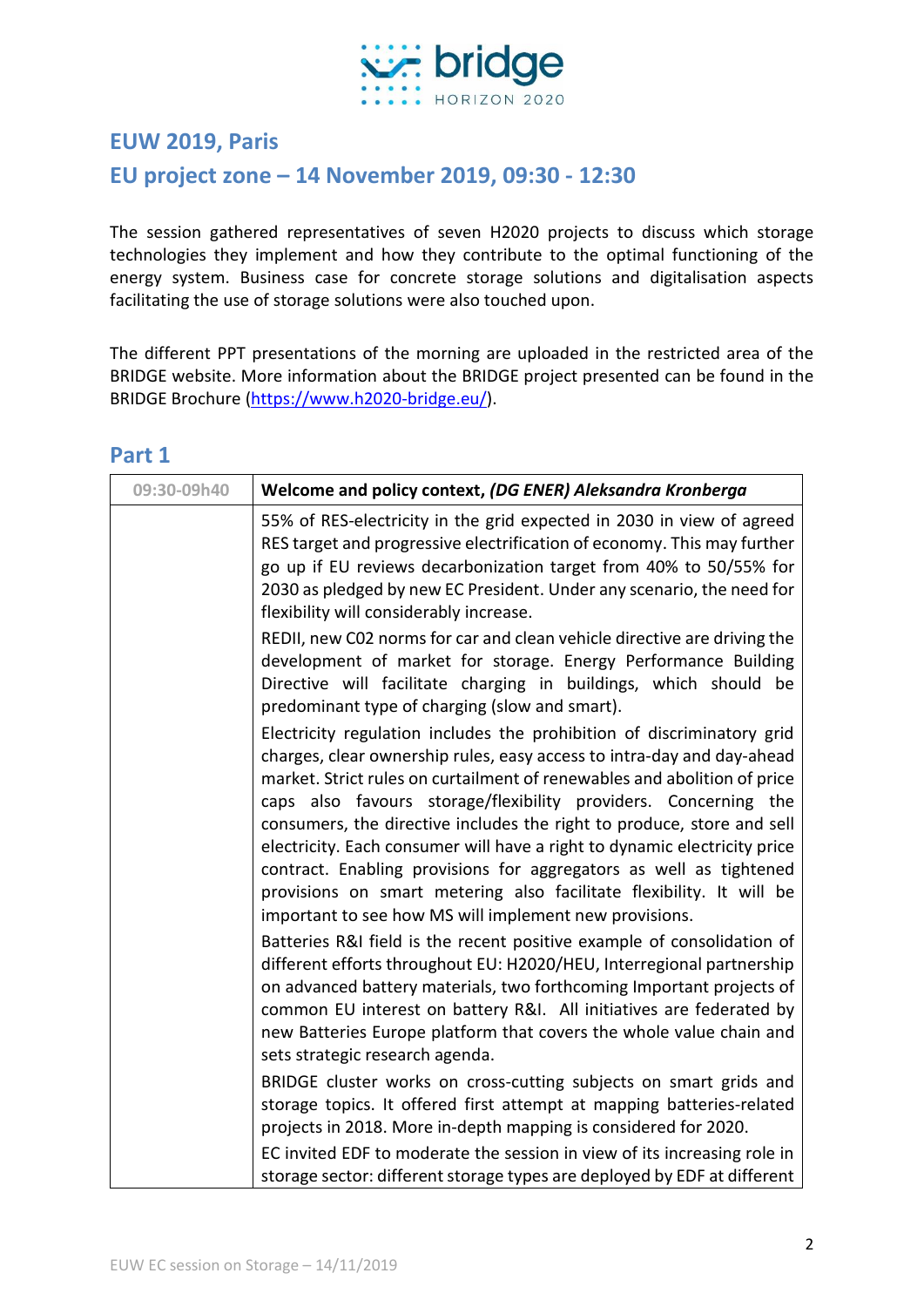

|                                | levels, including residential. EDF plays a key role as regards R&I<br>coordination at EU level: within ETIP-SNET platform and Batteries<br>Europe Platform.                                                                                                                                                                                                                                                                                                                                                                                                                                                                                                                                                                                                                                                                                                                                                                                                                                                                                                                |
|--------------------------------|----------------------------------------------------------------------------------------------------------------------------------------------------------------------------------------------------------------------------------------------------------------------------------------------------------------------------------------------------------------------------------------------------------------------------------------------------------------------------------------------------------------------------------------------------------------------------------------------------------------------------------------------------------------------------------------------------------------------------------------------------------------------------------------------------------------------------------------------------------------------------------------------------------------------------------------------------------------------------------------------------------------------------------------------------------------------------|
| 09:40-09:45                    | Moderator introduction (EDF), moderated by Eve Dufossé                                                                                                                                                                                                                                                                                                                                                                                                                                                                                                                                                                                                                                                                                                                                                                                                                                                                                                                                                                                                                     |
|                                | EDF develops a storage ambition by 2035 (8 billion $\epsilon$ ), 70M $\epsilon$ were<br>dedicated to R&D during 2018-2020.                                                                                                                                                                                                                                                                                                                                                                                                                                                                                                                                                                                                                                                                                                                                                                                                                                                                                                                                                 |
| 09:45-10h45                    | $1st$ part Projects presentations and Q&A – Flexibility solutions offered<br>by storage                                                                                                                                                                                                                                                                                                                                                                                                                                                                                                                                                                                                                                                                                                                                                                                                                                                                                                                                                                                    |
|                                | The SMILE project develops solutions to enable demand response,<br>smart grid functionalities as well as storage and energy system<br>application. Overall scope is to demonstrate in real conditions,<br>solutions targeting the distribution grid.                                                                                                                                                                                                                                                                                                                                                                                                                                                                                                                                                                                                                                                                                                                                                                                                                       |
| SMILE,<br>Giannicola<br>Loriga | Based on 3 large scale demonstrators on islands characterized by<br>similar topographic structure but different regulation and market<br>context. Different batteries technologies explored: power to heat<br>(including PCM heat storage), power to gas, electric vehicles<br>The project develops a cross functional control and automation<br>framework. The aggregator platform is managing both generator and<br>demand side.                                                                                                                                                                                                                                                                                                                                                                                                                                                                                                                                                                                                                                         |
|                                | Question: Would you consider the main challenges on the technical side<br>or on interaction between different players and the business model<br>side?<br>The main challenges are on user side as it really impacts their everyday<br>life. Convincing the people was the most challenging. The project is<br>going to an end in 2021, it is actually in the evaluation phase.                                                                                                                                                                                                                                                                                                                                                                                                                                                                                                                                                                                                                                                                                              |
| <b>STORY,</b><br>Andrej Gubina | The main objective of STORY is to show the added value of different<br>types of small-scale storage, study the impact of large number of<br>storage devices in the energy system and investigate viable business<br>models. Five demos in different locations developed in the project.<br>Pure monetary savings are not enough for the energy communities,<br>new business models have to be investigated. Benefits beyond energy<br>bill deserve being considered too. Lots of IT communications issues<br>have been faced -setting-up a stable communication is a deal breaker.<br>Need to get the thing simple and consider a bottom-up approach.<br>LoRa <sup>®</sup> devices are not market ready.<br>Question:<br>could<br>communication<br>How<br>tackle<br>the<br>IΤ<br>you<br>issues/interoperability together with other projects?<br>BRIDGE and the EC is ideal for this. Need clear questions from EC and<br>worked on it. Sessions like this help to determine the questions. An<br>interactive discussion or a survey could be a way to formulate the right |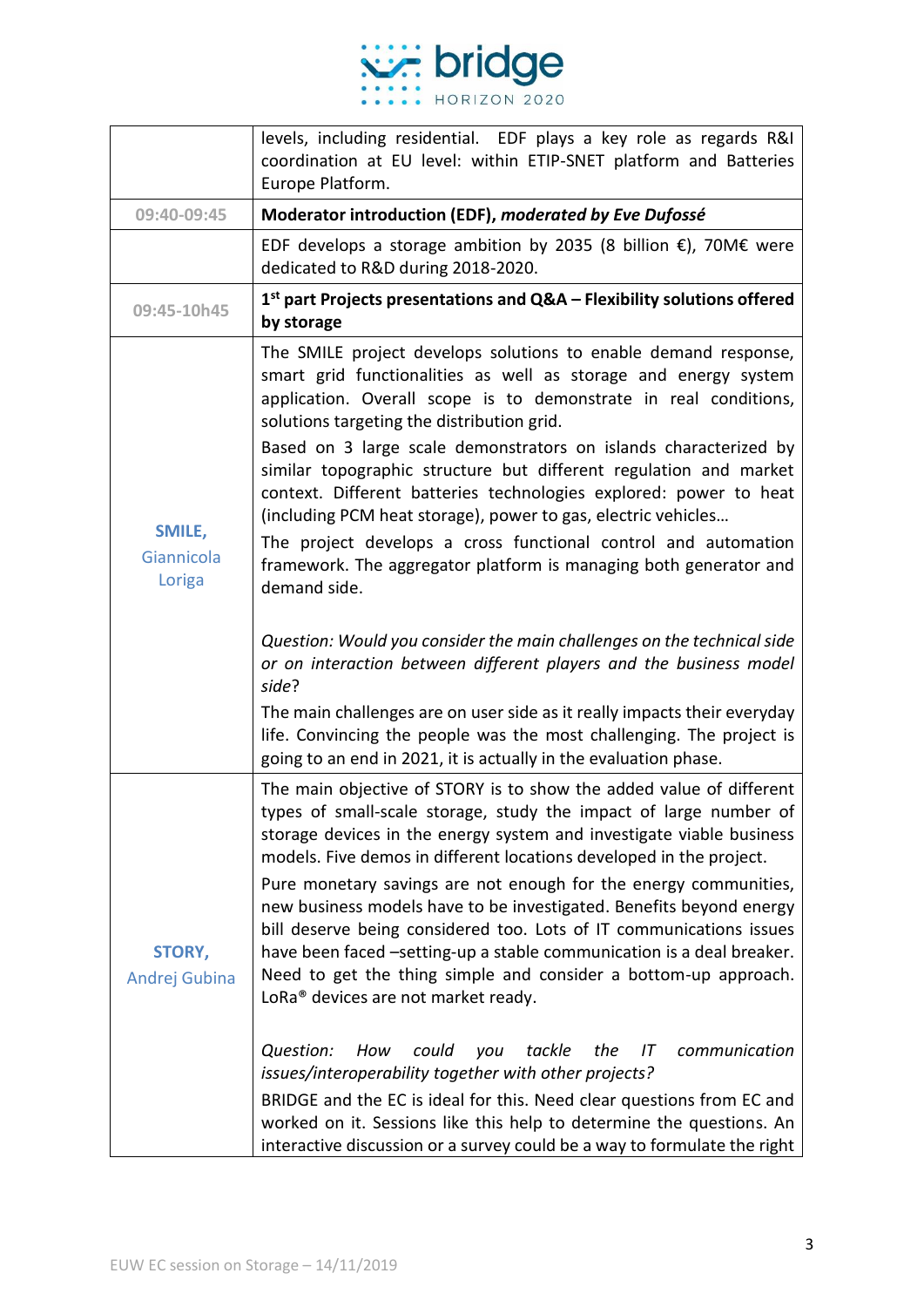

|                                        | questions. Public procurement may be a swiftest way how to promote<br>interoperable solutions.                                                                                                                                                                                                                                                                                                                                                                                                                                                                                                                                                                                                                                                                                                                                                                                                                                                                                                                                                                                                                                                                                                                                                                                          |
|----------------------------------------|-----------------------------------------------------------------------------------------------------------------------------------------------------------------------------------------------------------------------------------------------------------------------------------------------------------------------------------------------------------------------------------------------------------------------------------------------------------------------------------------------------------------------------------------------------------------------------------------------------------------------------------------------------------------------------------------------------------------------------------------------------------------------------------------------------------------------------------------------------------------------------------------------------------------------------------------------------------------------------------------------------------------------------------------------------------------------------------------------------------------------------------------------------------------------------------------------------------------------------------------------------------------------------------------|
| <b>INVADE,</b><br><b>Dieter Hirdes</b> | The INVADE project is about developping new business models related<br>to flexibility operator (add new functionalities compared to usual<br>business model of an aggregator). More than 1000 EV batteries<br>integrated with the cloud-based platform for flexibility management of<br>EV fleets. AI is used for prediction and optimisation. Airport provides<br>inter alia peak shaving services through parked vehicles.<br>A scalable architecture is key: to electrify private transport, you need a<br>huge number of EVs and large capacity charging infrastructure. In<br>Norway 60% of new cars are full electric. Need to find smart solutions<br>for the charging. V2G solutions are not yet mature. Vehicle to home<br>more mature. Insufficient standards to support<br>solutions are<br>communication between the Invade platform and local storage<br>management systems at residential level.<br>Question: How far you go for the scale of your flexibility operator? Local<br>focus?<br>Different kind of actors could take the role of flexibility operator.<br>Question: For the end user: how did they react regarding the collection<br>of data and the installation of INVADE device?<br>Price is not a sufficient reason anymore. Climate, new technologies are |
|                                        | good arguments/motivating factors.                                                                                                                                                                                                                                                                                                                                                                                                                                                                                                                                                                                                                                                                                                                                                                                                                                                                                                                                                                                                                                                                                                                                                                                                                                                      |
| <b>RESOLVD,</b><br>Joaquim<br>Meléndez | The RESOLVD project improves efficiency and hosting capacity of low<br>voltage distribution grids. The challenge was to integrate all the<br>RESOLVD components and validate the overall solution in a real<br>environment. The project proposes the power electronic tool that<br>manages the batteries in order to maximise the consumption of<br>renewables produced locally and provide flexibility.<br>Question: No struggles have been encountered related to digitalization<br>issues?<br>Focus on DSO level and use of SGAM standards preserved the project<br>from the type of issues encountered in projects more focussed on<br>flexibility devices at residential or commercial level.                                                                                                                                                                                                                                                                                                                                                                                                                                                                                                                                                                                      |
| 10:45-11:00                            | Coffee break                                                                                                                                                                                                                                                                                                                                                                                                                                                                                                                                                                                                                                                                                                                                                                                                                                                                                                                                                                                                                                                                                                                                                                                                                                                                            |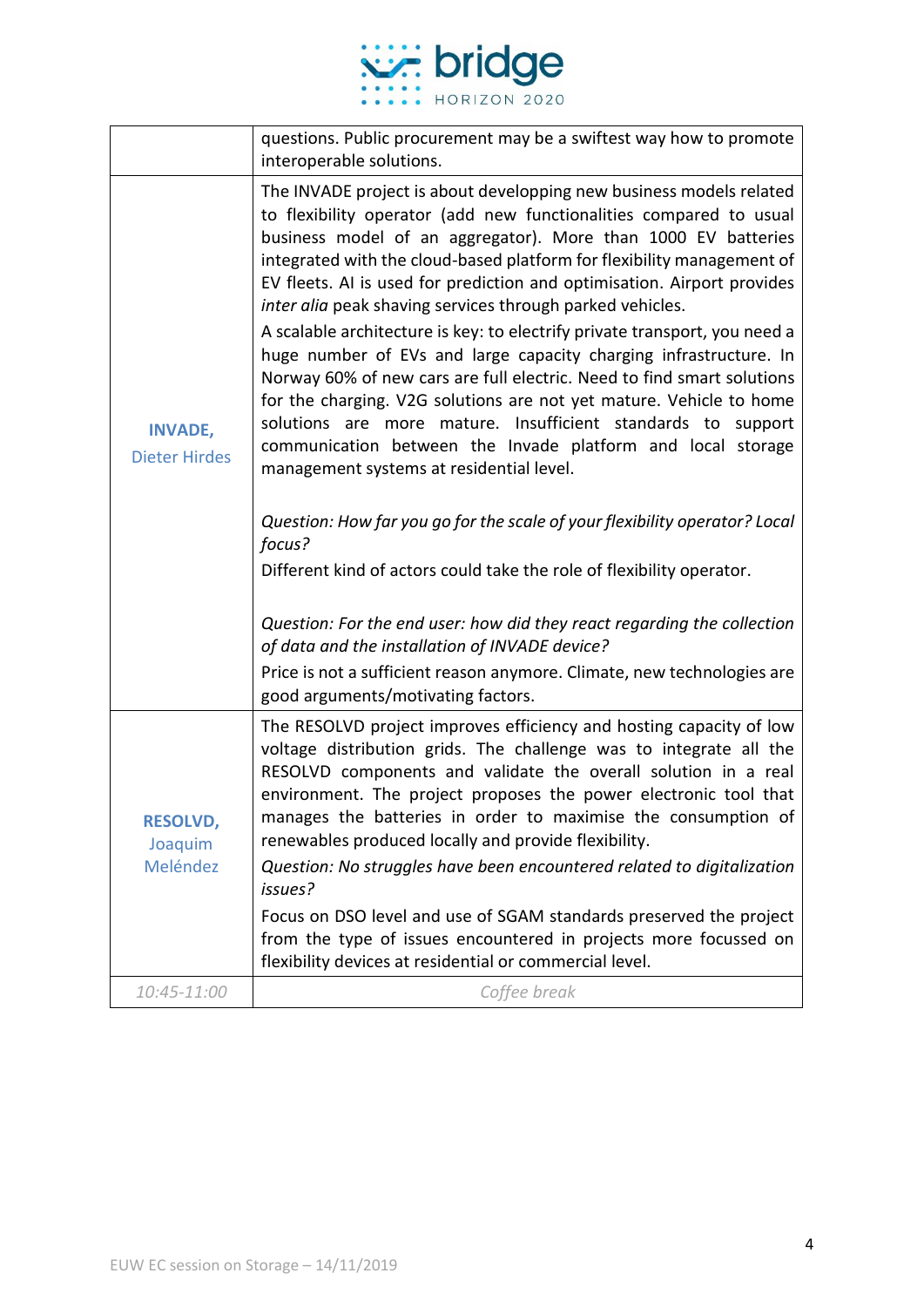

## **Part 2**

| 11:00-11:45                                            | Projects presentations and Q&As - Flexible/dispatchable RES<br>generation with storage                                                                                                                                                                                                                                                                                                                                                                                                                                                                                                                                                       |
|--------------------------------------------------------|----------------------------------------------------------------------------------------------------------------------------------------------------------------------------------------------------------------------------------------------------------------------------------------------------------------------------------------------------------------------------------------------------------------------------------------------------------------------------------------------------------------------------------------------------------------------------------------------------------------------------------------------|
| Gridsol,<br><b>Jose Miguel</b><br>Estebaranz<br>Pelaez | Smart Renewable Hub developed in the Gridsol project involved hybrid<br>power plants (PV/wind + storage and CSP). Flow, lead-acid-batteries<br>used power to X are used with PVs and wind turbines. Modelling tool<br>used to optimise plant's configuration/energy mix. Dynamic output<br>manager dispatches the electricity as a single output according to<br>availability and cost-effectiveness of each technology for a given<br>moment.                                                                                                                                                                                               |
|                                                        | Question: regarding electricity prices of island, how much higher<br>compared to continental prices?                                                                                                                                                                                                                                                                                                                                                                                                                                                                                                                                         |
|                                                        | Two to three times the prices. Concentrated solar power - CSP<br>technologies have been considered; they can be more competitive than<br>PV with batteries (in good irradiation conditions), if required storage<br>time is at least 6 hrs. Holistic model proposes the best combination of<br>technologies for a given location.                                                                                                                                                                                                                                                                                                            |
| Capture,<br><b>Fritz Zaversky</b>                      | The Capture project focuses on an improved efficiency of a combined<br>cycle and increased flexibility. Solar receiver and regenerative system<br>were key components developed in the project. A dispatchable solar<br>combined cycle has been tested via cost effective high-temperature<br>thermocline thermal energy storage. Technologies allow to reach a<br>solar to electric efficiency of 29.6%, but the conversion efficiency is not<br>high enough to justify higher costs.                                                                                                                                                       |
|                                                        | Question: How can CSP could be complementary to other solutions?                                                                                                                                                                                                                                                                                                                                                                                                                                                                                                                                                                             |
|                                                        | Actual power plant will be operational? When and how?<br>The tower is available in South of Spain in a research facility. Operation<br>will start in January. Now there is a need to think about industrialization<br>and how to reach commercial level and be cost-competitive.                                                                                                                                                                                                                                                                                                                                                             |
| <b>Next CSP,</b><br>Lucie Guilloteau                   | The Next CSP project is about the study of concentrated solar power<br>plants with development of emergent technologies, to reach TRL5, in<br>the field of heat transfer (heat transfer fluids which can be used for<br>direct thermal energy storage). A high temperature fluidized particle<br>have been developed, with benefits on temperature restrictions and<br>high efficiency of the technology. Advantage is that there is no risk as<br>with usual storage technology (molten salt) used with $CSP - i.e.$ no risk<br>of freezing as is the case for molten salt storage, but many other<br>challenges are still to be worked on. |
| 11:45-12:20                                            | Panel<br>projects participants<br>discussion,<br>with<br>and<br><b>European</b><br><b>Commission</b>                                                                                                                                                                                                                                                                                                                                                                                                                                                                                                                                         |
|                                                        | Moderator: question on interoperability issue for flexibility providers                                                                                                                                                                                                                                                                                                                                                                                                                                                                                                                                                                      |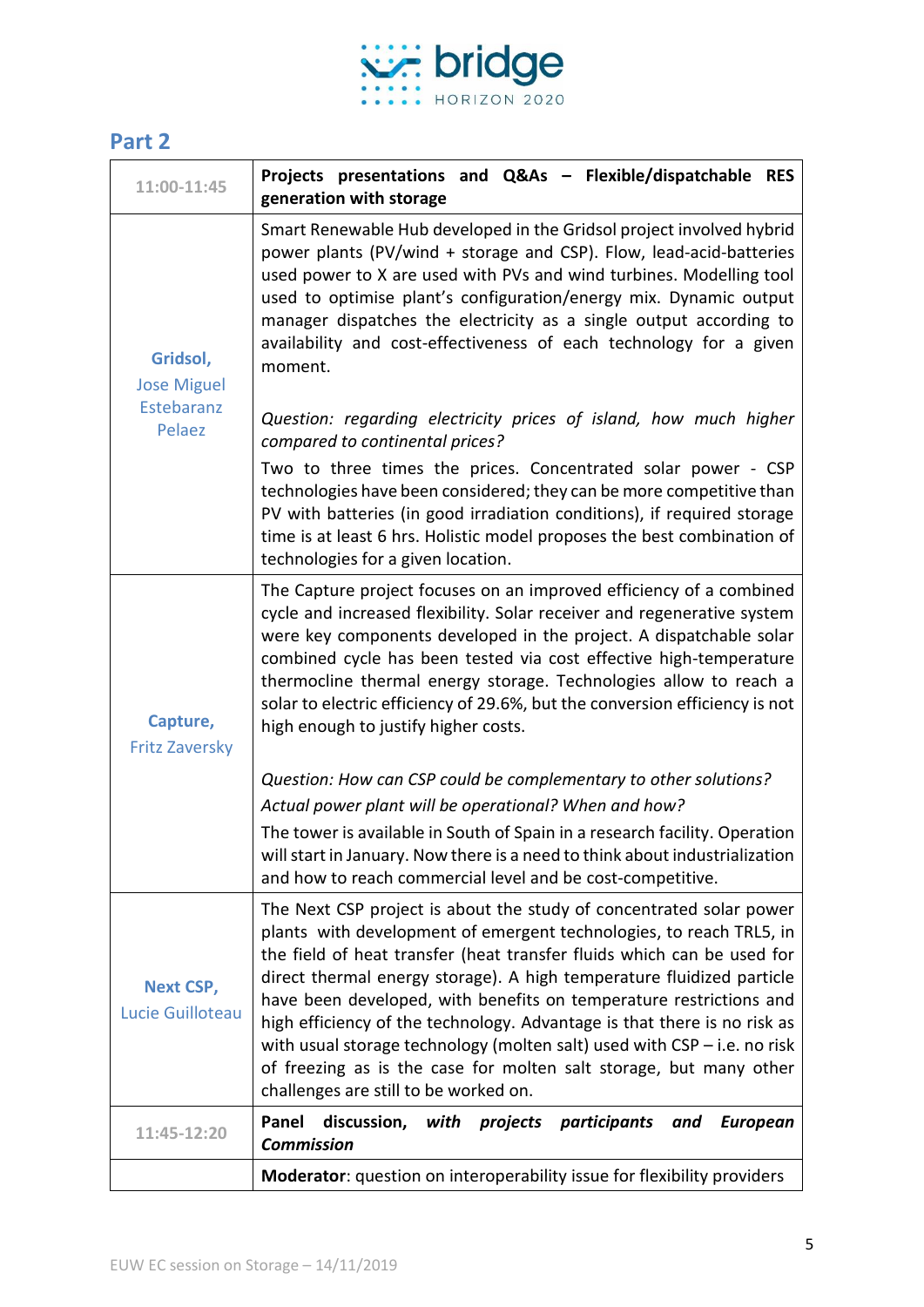

| <b>STORY:</b> standardization in public tenders is key to promote wide<br>market penetration of interoperable solutions. Proprietary solutions to<br>be avoided. Should we all go for IEC 61850?                                                                                                                                                                                                                                                  |
|---------------------------------------------------------------------------------------------------------------------------------------------------------------------------------------------------------------------------------------------------------------------------------------------------------------------------------------------------------------------------------------------------------------------------------------------------|
| <b>EDF:</b> one standard for all PV assets                                                                                                                                                                                                                                                                                                                                                                                                        |
| <b>INVADE:</b> standard is key. FIWARE - enabling platform for interoperable<br>solutions supported by EC, we should start with this.                                                                                                                                                                                                                                                                                                             |
| <b>SMILE:</b> reference standard referring to several markets could be<br>relevant.                                                                                                                                                                                                                                                                                                                                                               |
| <b>STORY:</b> public money can steer the market to more open solutions.                                                                                                                                                                                                                                                                                                                                                                           |
| <b>INVADE:</b> SGAM has to be used as a basis.                                                                                                                                                                                                                                                                                                                                                                                                    |
| <b>Moderator:</b> next steps for the projects for higher TRL and next EU grant<br>programme?                                                                                                                                                                                                                                                                                                                                                      |
| GRIDSOL: further R&I important to reduce CAPEX/OPEX.                                                                                                                                                                                                                                                                                                                                                                                              |
| <b>EDF</b> : regarding customers, baseload plants are essential, but which<br>country will use space for large CSP? <sup>1</sup>                                                                                                                                                                                                                                                                                                                  |
| <b>GRIDSOL:</b> PV and wind are non-dispatchable and bring uncertainties to<br>the system, combining them with CSP is a solution, at least in the long<br>run.                                                                                                                                                                                                                                                                                    |
| Moderator: how cost of technologies will evolve?                                                                                                                                                                                                                                                                                                                                                                                                  |
| <b>CAPture:</b> Difficult to say because depend on technologies. Economies<br>of scale are key to decrease the price. CSP still remains a niche market.                                                                                                                                                                                                                                                                                           |
| EC: Next CSP, compared to CAPture, used fluid particles technology,<br>what is the difference compared to molten salt storage?<br><b>CAPture:</b> advantage is that it is not sensitive to temperature changes.                                                                                                                                                                                                                                   |
|                                                                                                                                                                                                                                                                                                                                                                                                                                                   |
| Moderator: next challenge for CSP sector and expectation for EU calls?<br><b>CAPture:</b> Hybrid solutions, combination of different renewable<br>solutions could be possible, CSP plants have a high potential. Today CSP<br>are not yet flexible enough compared to gas power pants. Sometimes<br>CSP competitive with baseload fossil generation (e.g. Chile)<br><b>GRIDSOL:</b> CSP is safer for the stability of the system, but largely not |
| competitive without subsidies today.                                                                                                                                                                                                                                                                                                                                                                                                              |
| Moderator: what are the issues faced by the economic model?                                                                                                                                                                                                                                                                                                                                                                                       |
| <b>INVADE:</b> technology is immature, not business wise. For flexibility in<br>EV, smart charging exists but, in the future, V2G and to building will be                                                                                                                                                                                                                                                                                         |

<sup>&</sup>lt;sup>1</sup> "CSP plants... need more space for large-scale applications and are associated with greater risks (e.g. higher investment, challenges with thermal storage, cooling)", source: http://helioscsp.com/concentrated-solarpower-csp-vs-photovoltaic-pv/